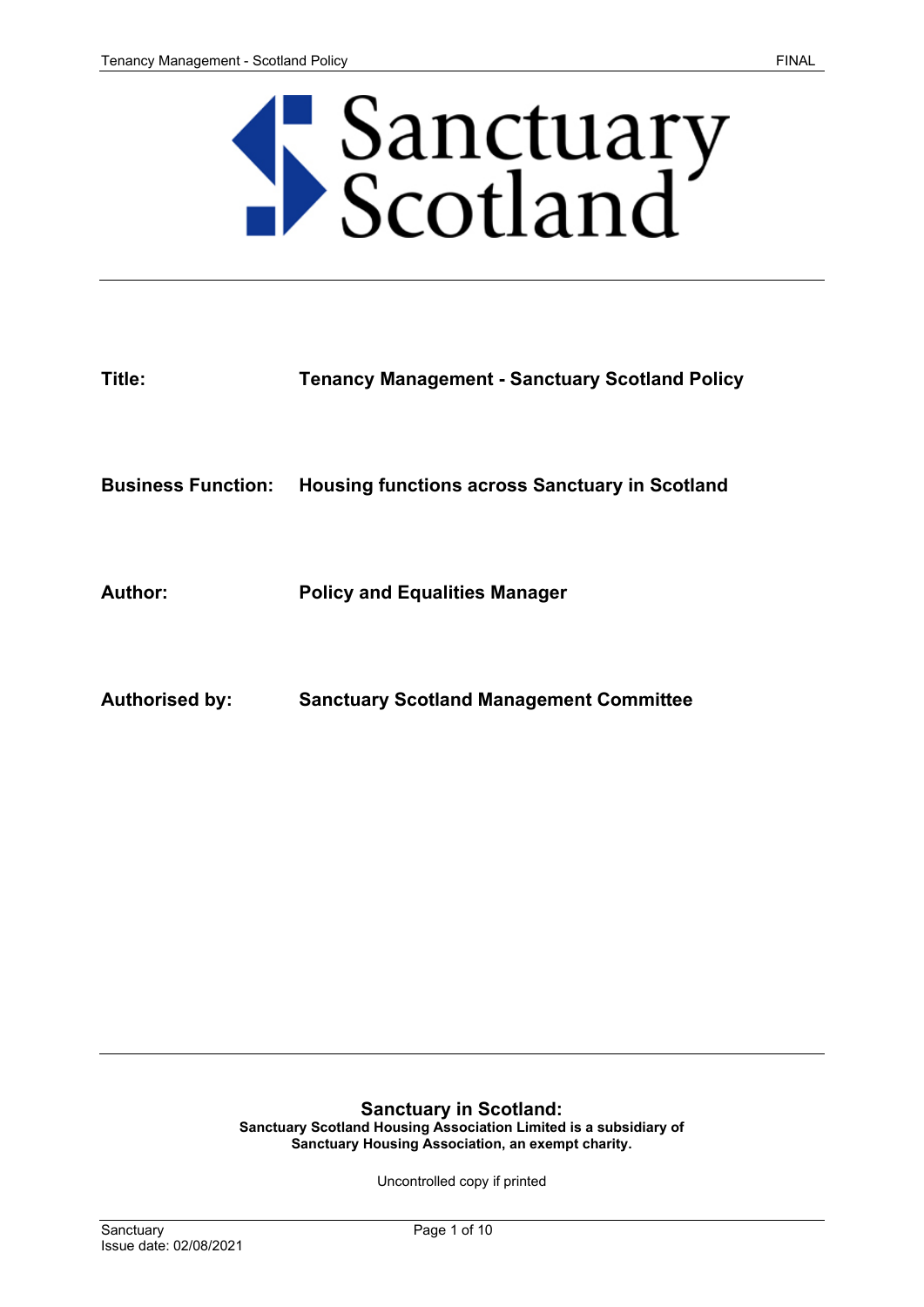# **General Information**

#### **1. Policy statement**

1.1 Sanctuary Scotland (Sanctuary) aims to deliver high quality tenancy management services, with the intention of ensuring that tenants can maintain a successful tenancy. The approach to tenancy management should reflect best practice, comply with legislation and protect the rights of tenants to ensure that they maintain successful tenancies.

#### **2. Roles and responsibilities**

- 2.1 The Director of Sanctuary Scotland is responsible for ensuring that staff adhere to this policy and for ensuring that all measures are in place to implement this policy effectively.
- 2.2 All staff involved in tenancy management are responsible for ensuring adherence to this procedure

#### **3. References and sources**

- 3.1 The following legislation, references and sources are relevant to the development and delivery of this policy and associated procedure:
	- [The Housing \(Scotland\) Act 2001](https://www.legislation.gov.uk/asp/2001/10/contents)
	- [The Scottish Government Scottish Secure & Short Scottish Secure](https://www2.gov.scot/Publications/2002/08/sst/3)  [Tenancy Guidance](https://www2.gov.scot/Publications/2002/08/sst/3)
	- [The Scottish Secure Tenants \(Compensation for Improvements\)](http://www.legislation.gov.uk/ssi/2002/312/contents/made)  [Regulations 2002](http://www.legislation.gov.uk/ssi/2002/312/contents/made)
	- [The Housing \(Scotland\) Act 2006](https://www.legislation.gov.uk/asp/2006/1/contents)

#### **4. Impact on diversity**

4.1 Sanctuary Group demonstrates its commitment to diversity and promoting equality by ensuring that this policy is applied in a manner that is fair to all sections of the community, with due regard to the protected characteristics identified under the Equality Act 2010 and in accordance with its 'Fairness for All' Single Equality Scheme.

#### **5. Monitoring and compliance**

- 5.1 Period of review
- 5.1.1 Until a new policy is formally adopted this document will remain in force and operational.
- 5.1.2 This policy will be reviewed in accordance with the policy review programme agreed by relevant governing bodies.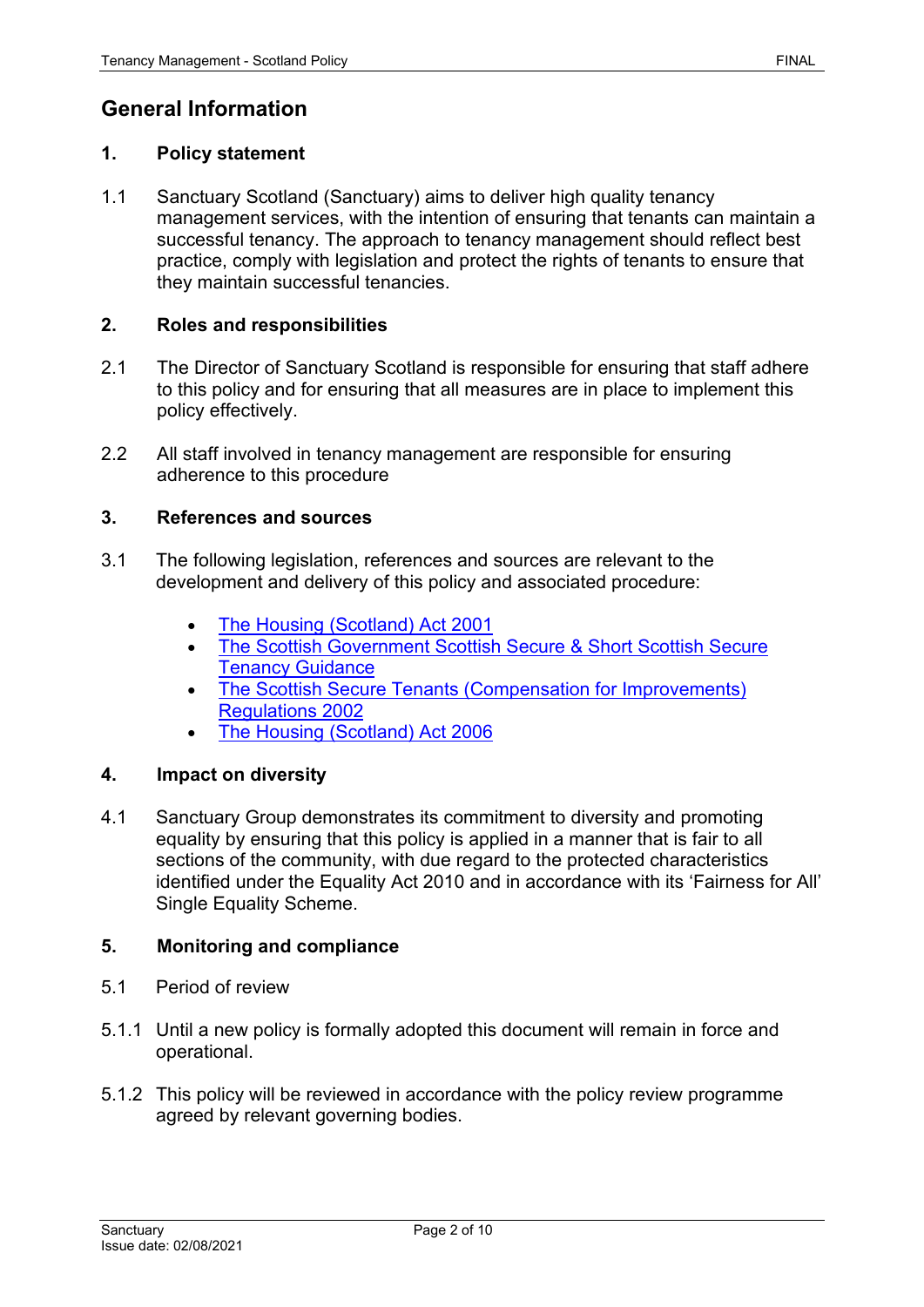- 5.1.3 If there are significant changes to legislation or regulation or there are found to be deficiencies or failures in this policy, as a result of complaints or findings from any independent organisations, Director of Sanctuary Scotland will initiate an immediate review.
- 5.1.4 Where appropriate, key stakeholders, tenants and interested parties will be consulted as part of any review of this policy.

#### **6. Approval**

6.1 This policy is approved by the Sanctuary Scotland Board of Management.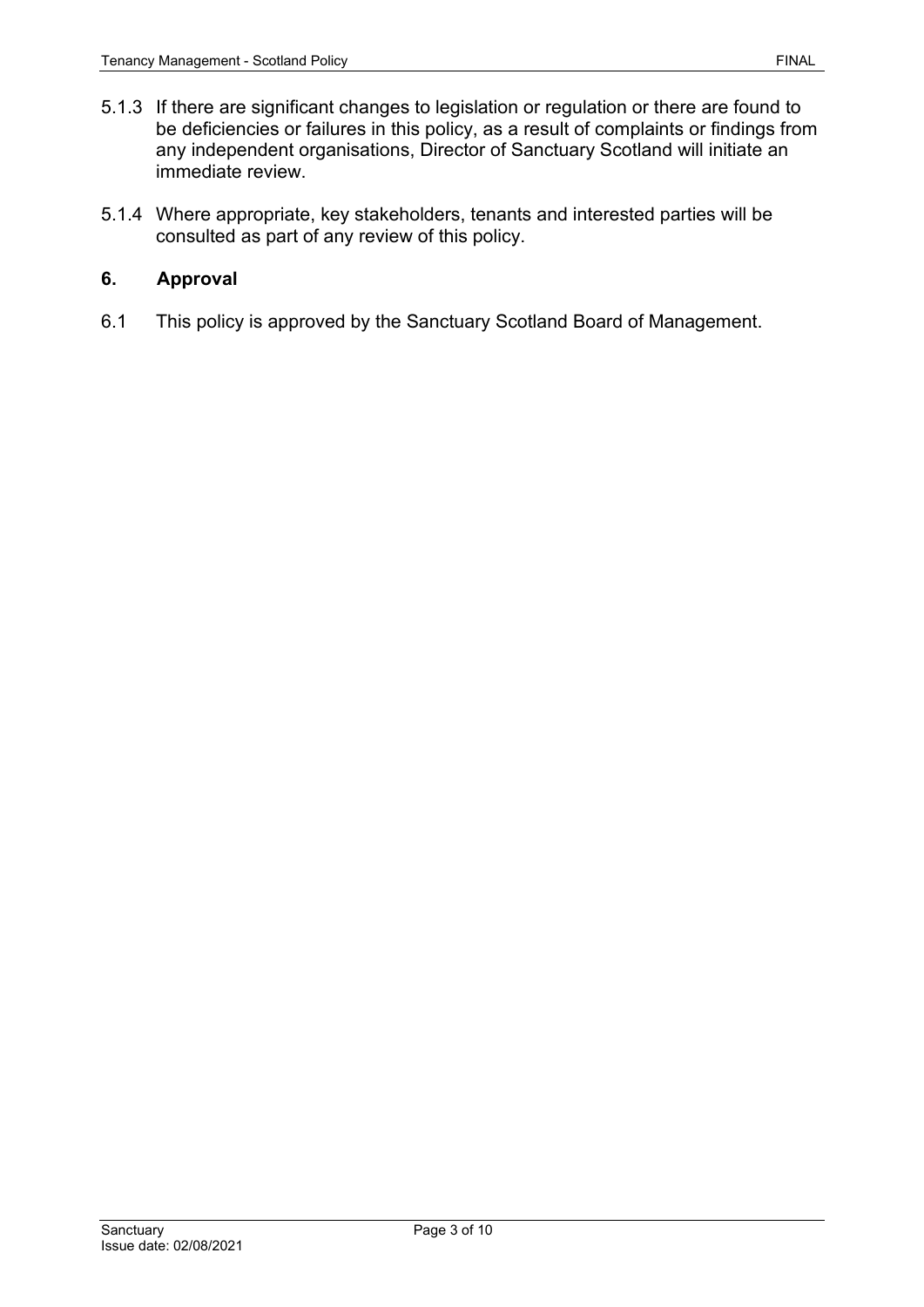# **1. General information on visits**

1.1 Tenancy visits can happen at any time during the tenancy and can be triggered by events that happen such as antisocial behaviour (ASB), rent arrears, repair issues, etc.

#### **2. Timing and frequency of visits**

- 2.1 When a tenancy begins, a judgement will be made on whether a settling in home visit or telephone appointment is required. Factors to consider in this judgement will include pre-tenancy history and whether any support needs have been identified during pre-allocation.
- 2.2 Regular home visits will also be carried out for all tenancies at a frequency to be determined by the Head of Housing.

#### **3. Purpose of visits**

- 3.1 Home visits are important not only to address the issues which have triggered the visit but also to explore other issues that the tenant may be experiencing. When undertaking any visit to a tenant's home the following should be explored, wherever possible:
	- ensure that the tenancy is being managed and the property maintained effectively;
	- establish if there are any issues regarding the rent account and refer to the Welfare Rights Officer where required;
	- identify any unreported ASB issues;
	- identify any assistance needed to sustain the tenancy and signpost to appropriate services/teams; and
	- address any other issues that may be pertinent to the tenancy.

### **Tenants serving a prison sentence**

#### **4. General information on tenants serving a prison sentence**

- 4.1 For the purpose of this procedure, a long-term prison sentence will be defined as any greater than 26 weeks; as a temporary absence from the property is classed as anything less than 26 weeks.
- 4.2 If a tenant is held on remand then Housing Benefit will be paid for a maximum of 52 weeks. Under Universal Credit, the housing cost element will only be paid for a maximum of 26 weeks, for both sentenced prisoners and those held on remand. Payments will only continue to be made if the total length of the absence is not expected to exceed 26 weeks.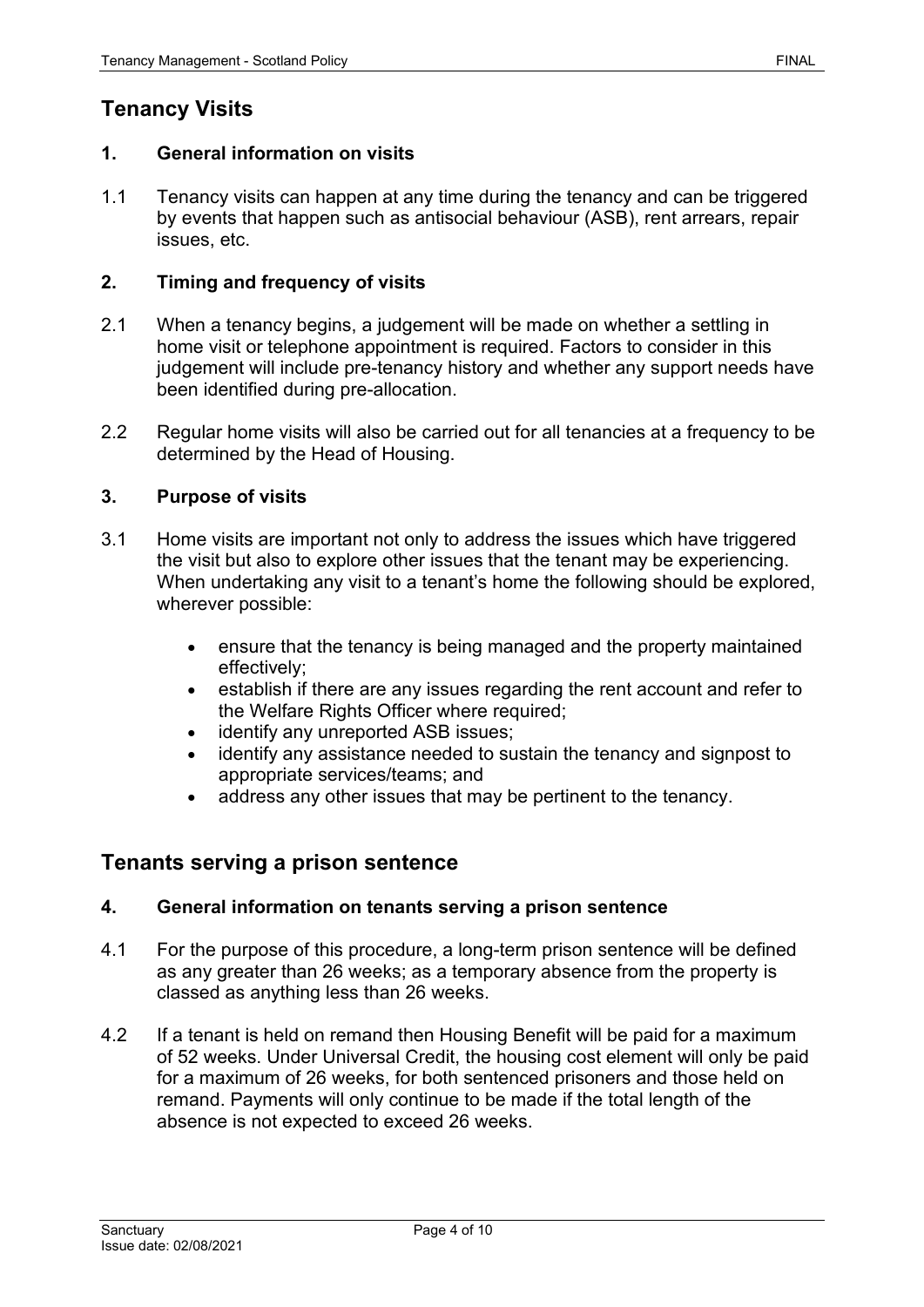- 4.3 Where there is a joint tenant, Sanctuary will provide both tenants with information and guidance where required and ensure that the interests of both tenants are maintained.
- 4.4 In all cases contact will be made with the Scottish Prison Service to ascertain the prisoner's whereabouts and length of sentence.
- 4.5 Sanctuary must make best use of limited housing stock and will therefore seek to terminate tenancies on properties that are unoccupied for long periods of time. However, Sanctuary is aware that the property may be a significant factor in the long-term rehabilitation of the offender, and will take into account the needs of the individual tenants and the views of the Scottish Prison Service and courts.

#### **5. Absences for less than 26 weeks**

- 5.1 For absences expected to be for less than 26 weeks, staff must carry out checks and investigations at regular intervals, to ascertain that:
	- the rent is being paid;
	- the tenancy continues to be conducted satisfactorily; and
	- the tenant has the intention to return.
- 5.2 Providing that the above criteria are met no further action will be taken. However, if this is not the case, Sanctuary will seek to terminate the tenancy.

#### **6. Absences for more than 26 weeks**

- 6.1 For absences expected to be for more than 26 weeks, staff should consider whether to allow the tenancy to continue or to take steps to terminate the tenancy. In addition to the checks detailed above, staff should also establish:
	- how long the property is expected to remain empty;
	- whether an appropriate person to take care of the tenancy has been appointed;
	- whether a sustainable rent payment arrangement has been made; and
	- whether the return of the tenant to the area is likely to impact on ASB levels or create other problems for the local community or individuals.
- 6.2 If the tenancy is not being conducted appropriately then contact will be made with the tenant at the prison. The tenant will be given the opportunity to terminate the tenancy. If Sanctuary decides to seek to end the tenancy through the courts, then correspondence will be sent to the prison and copied to the Probation Officer.
- 6.3 Absences for greater than 26 weeks may include circumstances where the tenant has been released but bail or remand conditions mean they are not allowed to return to their tenancy.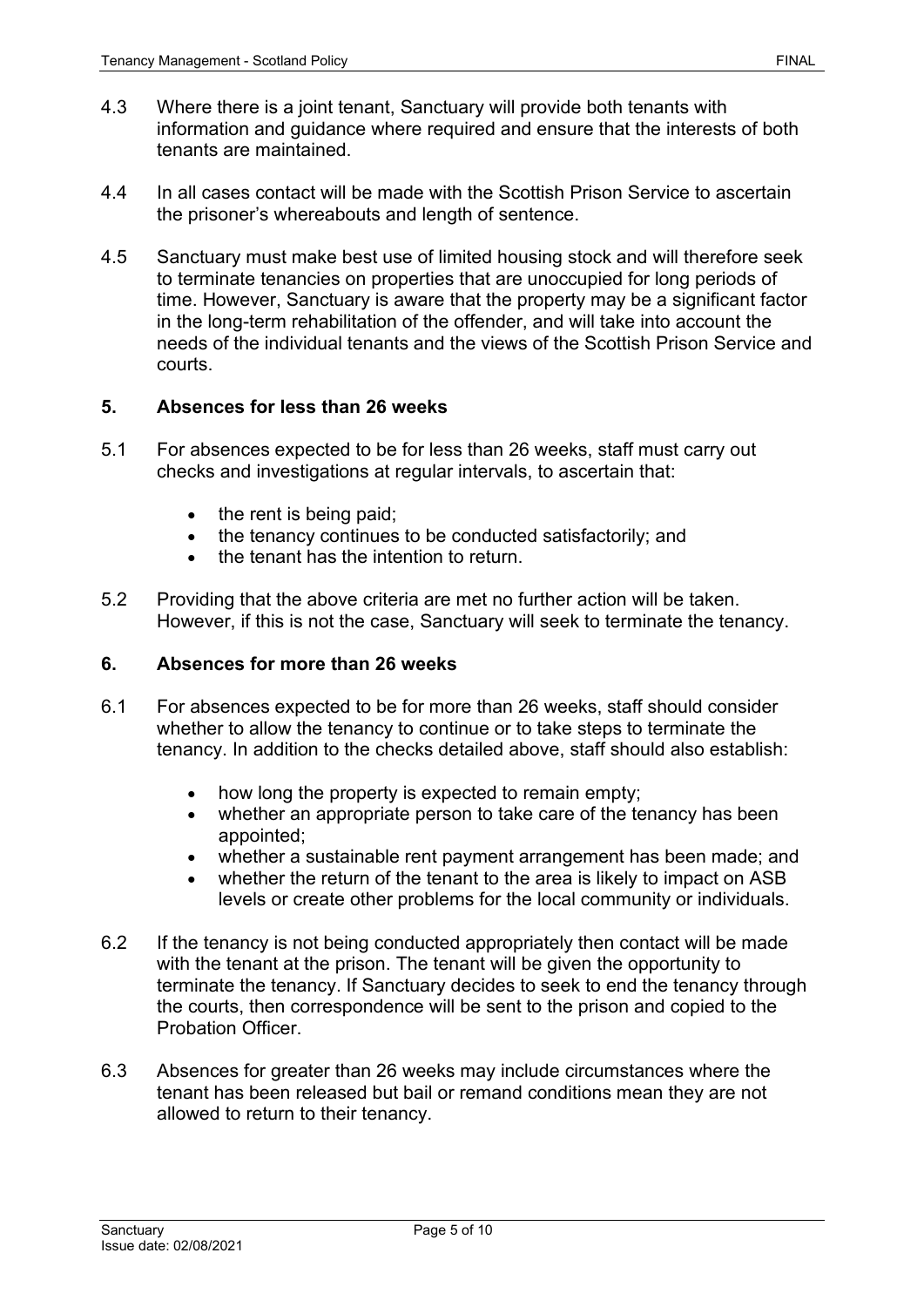# **Permissions**

#### **7. General information on permissions**

- 7.1 In accordance with the Tenancy Agreement, tenants may request permission from Sanctuary to carry out various activities, such as running a business from home or making alterations to a property.
- 7.2 All requests will be considered in the context of the conditions of tenancy, the potential impact of the proposal on the property and the potential for disruption to the neighbourhood.
- 7.3 Any request which would result in an immediate breach of the tenancy agreement will be refused. It should be noted that in all cases permission may be revoked, and tenants should be made aware of this.
- 7.4 All permissions may be withdrawn if the activity which we have given permission for causes tenancy breach or disruption to the neighbourhood.

#### **8. Permission for improvements**

- 8.1 Requests which are likely to have an impact on the fabric of the building, such as requests to install showers, replace kitchen units or fit cat flaps will be referred to Property Services for consideration.
- 8.2 Tenants must apply in writing and have written permission before carrying out any alterations or improvements. We must not unreasonably withhold our consent, but we can set any reasonable conditions with respect to the work, including any standards that the work must meet. Permission may be withdrawn if conditions are not adhered to. Further guidance can be found in the [Permissions for Improvement -](https://solis/PolicyManagement/policy/Policies/Forms/Policy%20Document%20Set/docsethomepage.aspx?ID=4146&FolderCTID=0x0120D52000DE99EA054D4DF944BE591D81E49729D0008C670BDB86BED740B0B89E295CD8357C&List=a03723e1-d48b-4958-9669-9b86a90ef8b0&RootFolder=%2FPolicyManagement%2Fpolicy%2FPolicies%2FPermission%20for%20Improvements%20%2D%20Group&RecSrc=%2FPolicyManagement%2Fpolicy%2FPolicies%2FPermission%20for%20Improvements%20%2D%20Group) Group Procedure.
- 8.3 The Housing (Scotland) Act 2001 sets out that if we do not provide the tenant with an outcome in writing within one month of the request, then we will be deemed to have agreed to the application.

#### **9. Pets in properties**

- 9.1 Sanctuary recognises that many of its tenants wish to keep pets and domestic animals. It is also understood that if domestic pets are not cared for, or controlled appropriately, they can cause nuisance and sometimes a hazard to other tenants and visitors to the property.
- 9.2 Tenants must request written permission from Sanctuary, prior to obtaining any type of pet. Tenants with assistance animals do not need to seek permission; however, it is good practice for staff to be aware of assistance animals at the property.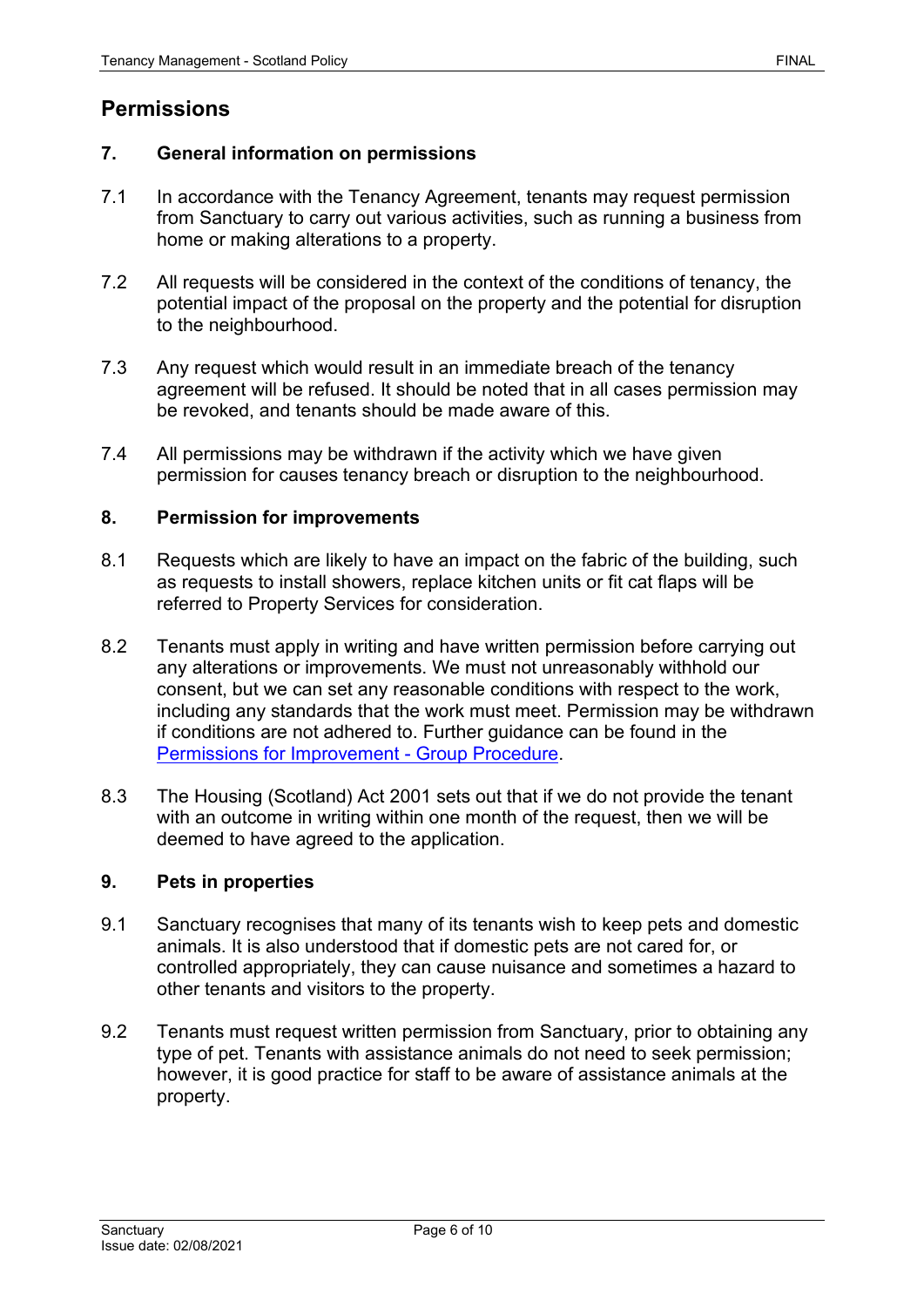- 9.3 Applications will be considered on an individual basis and will take into account factors including:
	- the size, type and suitability of the property;
	- the type, size and number of animal(s);
	- the type and size of the proposed pet accommodation;
	- the availability of a garden or proximity of other exercise and toileting area;
	- history of previous or current pet ownership (where known);
	- availability of the tenant to ensure the welfare of the animal(s);
	- guidance from professionals such as vets and animal charities; and
	- any relevant property restrictions.
- 9.4 Tenants are responsible for the behaviour of pets or animals occupying or visiting the property and in communal areas, as stated within the terms and conditions of their tenancy agreement.
- 9.5 Tenants must not cause, permit or allow any animals or pets they own or allow to visit the property to:
	- cause a nuisance annoyance or damage;
	- interfere with the reasonable peace and comfort of others;
	- disturb, frighten or intimidate; and/or
	- cause injury or offence to persons or premises in the locality of the property or any of Sanctuary's tenants, agents, employees or contractors or anyone acting on behalf of Sanctuary.
- 9.6 Sanctuary will notify the appropriate authorities if it is found that a tenant has neglected an animal's welfare, mistreated or caused unnecessary suffering. In such cases, permission to keep a pet will be withdrawn.

#### **10. Appeals on permissions**

- 10.1 Tenants have the right to appeal against the following:
	- a decision to refuse or withdraw permission for an alteration or improvement; or
	- a decision to impose particular conditions around an alteration or improvement;
	- a decision to refuse or withdraw permission for a business to be run from home; and
	- a decision to refuse or withdraw permission to allow a pet.
- 10.2 Appeals should be made in writing to the Director Sanctuary Scotland, who will ensure that the decision is reviewed by a senior member of staff who took no part in making the original decision.
- 10.3 Where permission for improvements have been refused or where particular conditions have been imposed, the tenant also has a right of appeal to the Sheriff Court.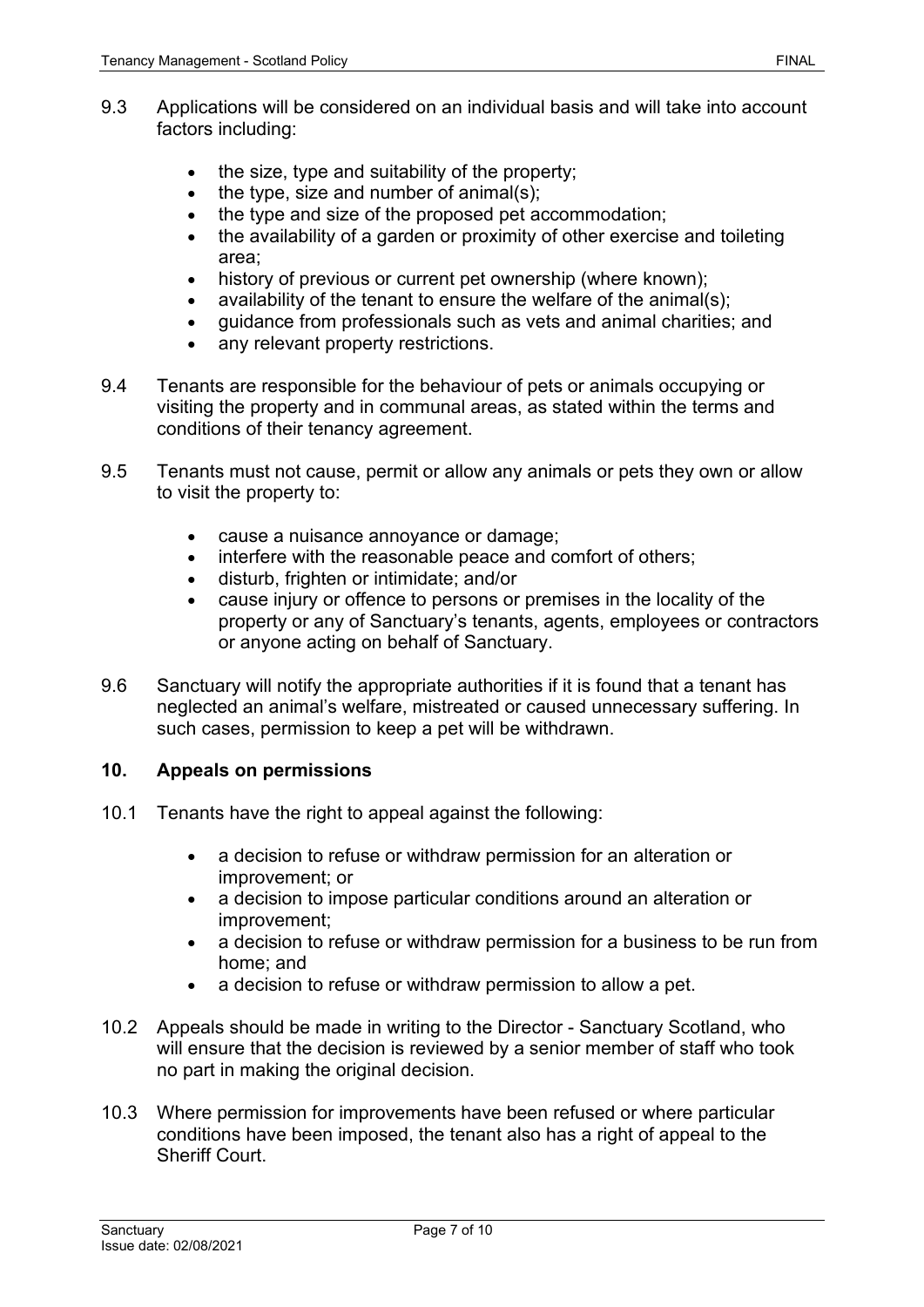# **Compensation for Improvements**

#### **11. General information on compensation for improvements**

11.1 The Housing (Scotland) Act 2001 sets out that when a Scottish Secure Tenancy comes to an end, and the tenant has carried out improvement work to the property, with the landlord's consent, a payment can be made to the tenant to reimburse them for part of the cost of the improvement work.

#### **12. Communication**

12.1 Sanctuary will inform tenants at the beginning of their tenancy about their rights and responsibilities in terms of compensation for improvements. Where tenants have specific communication requirements, or require information in alternative formats, we will provide this information in a tailored way.

#### **13. Eligibility**

- 13.1 Compensation will normally only be paid when any work carried out is an improvement. In deciding whether an improvement has been carried out, Sanctuary will consider the following:
	- Will the completed works result in less expenditure on maintenance/ replacement costs than if the works had not been completed?
	- Will the completed works make the property more attractive to any potential new tenant?
- 13.2 In rare circumstances, a tenant may replace an element with another which is in similar condition but better suited to their needs, for example an adaptation to a bathroom or kitchen. In these circumstances Sanctuary may still provide compensation, as special consideration will be given to the impact an adaptation could have in meeting the needs of an incoming tenant.
- 13.3 We will pay compensation only:
	- when the tenancy ends; and
	- if Sanctuary have given approval for the improvement.
- 13.4 Where possible, Sanctuary will inform the tenant if the works will qualify for compensation or not at the point that the request for permission is approved. Tenants will also be informed that they must keep all receipts for any expenditure arising from the works.
- 13.5 Only 'qualifying persons' are entitled to compensation. A qualifying person is a tenant who:
	- is the tenant who carried out the qualifying improvement work; or
	- is a tenant of a joint tenancy which existed at the time the work was carried out; or
	- succeeded to the tenancy on the death of the tenant who carried out the work.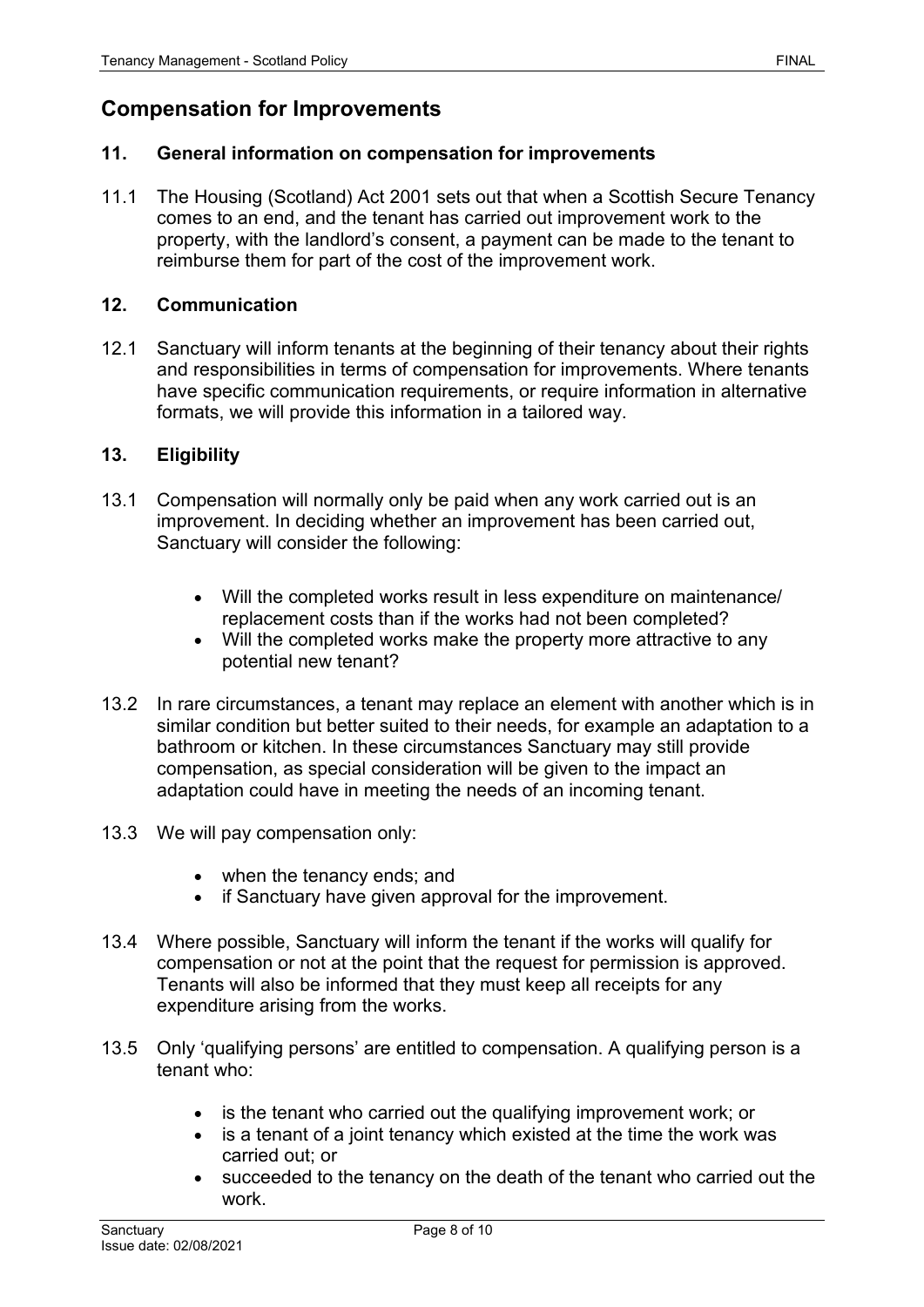- 13.6 Compensation is payable where the tenancy has been assigned to a new tenant.
- 13.7 Compensation is payable where there is a change of landlord.
- 13.8 The Housing (Scotland) Act 2001 sets out the types of improvements that qualify for compensation. These are:
	- bath or shower:
	- cavity wall insulation;
	- double glazing or other external window replacement or secondary glazing;
	- draught proofing of external doors or windows;
	- insulation of pipes, water tank or cylinders;
	- installation of mechanical ventilation in bathrooms and kitchens:
	- kitchen sink;
	- loft insulation:
	- rewiring and the provision of power and lighting or other electrical fixtures (including smoke detectors);
	- security measures other than burglar alarm systems:
	- space or water heating:
	- storage cupboards in bathroom or kitchen;
	- thermal radiator valves;
	- wash hand basin;
	- water closet (WC); and
	- work surface for food preparation.
- 13.9 Compensation is not payable in the following circumstances:
	- the tenant's tenancy has ended because the tenant has exercised the Right to Buy:
	- the tenancy has been repossessed; and
	- the tenant has been granted a new tenancy for their existing property (for example if a change in legislation were to require the issue of a new tenancy agreement).
- 13.10 Interior decoration does not qualify for compensation.

#### **14. Compensation amounts**

- 14.1 A tenant can receive compensation of up to £4,000 for any one improvement, but will not receive any compensation for an improvement if the amount payable under the terms of the scheme is below £100.
- 14.2 In calculating compensation Sanctuary will start with the cost of the improvements. When making a compensation claim residents must be able to supply details of:
	- the improvement works:
	- when the improvement works were carried out; and
	- the cost of the works completed.